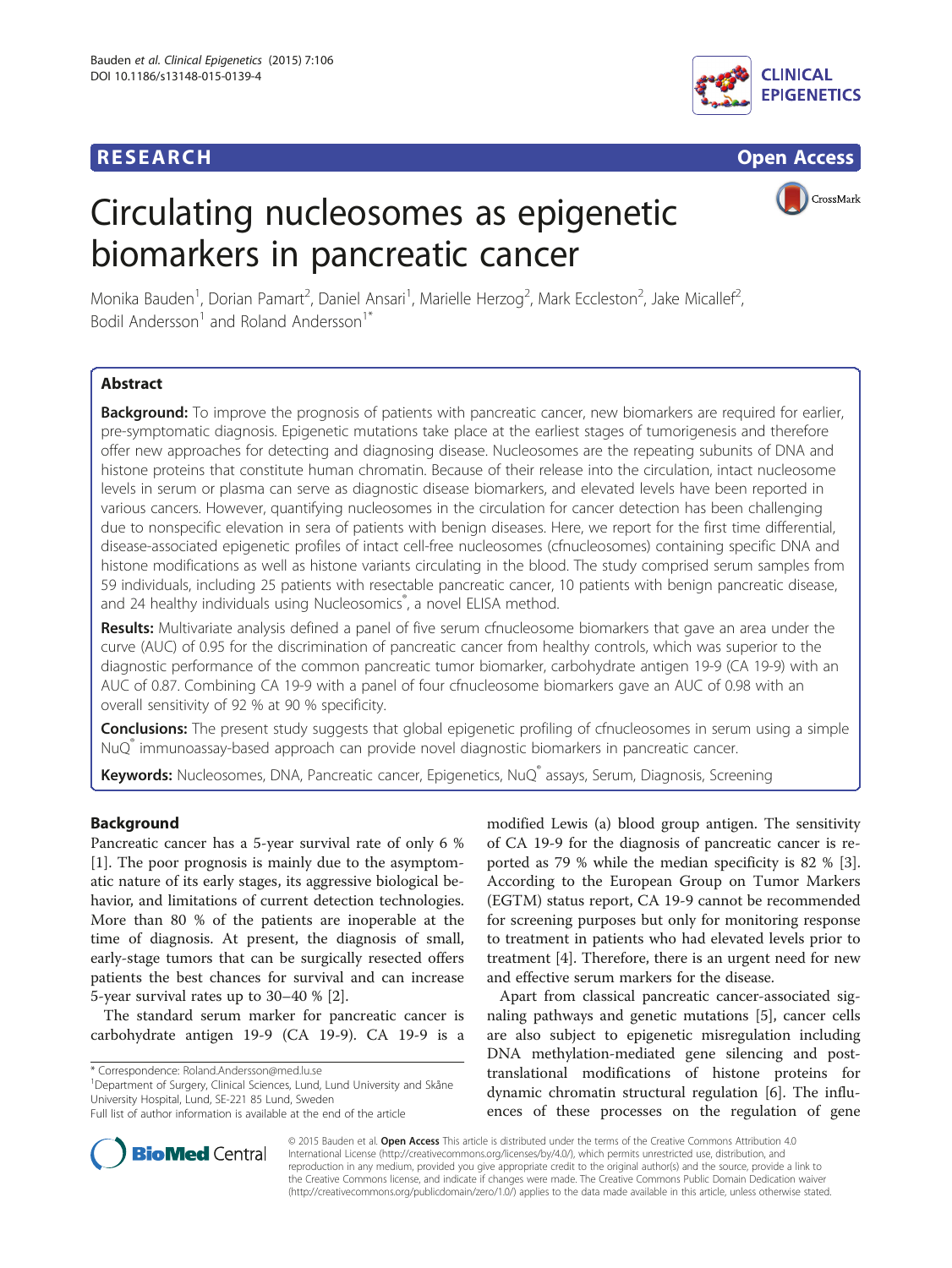expression implicated in pancreatic cancer and opportunities for next-generation treatment were recently reviewed [[7](#page-5-0)]. Epigenetic alterations occur very early in the transformation process, and these changes have been proposed as biomarkers of transformation [\[8](#page-5-0)]. In addition to gene-specific epigenetic markers, global levels of epigenetic modifications also provide diagnostic and prognostic information [\[9\]](#page-6-0). The importance of epigenetic markers, including histone H3-specific posttranslational modifications, as prognostic factor in pancreatic cancer has been highlighted recently [[10, 11](#page-6-0)]. Indeed, tumor-specific post-translational modifications of histones influencing gene expression have been identified in biopsy material, and the term "histone onco-modifications" has been proposed for histone modifications linked to cancer [[8\]](#page-5-0). The blood of cancer patients contains cell-free DNA (cfDNA). While the origins of cell-free DNA is subject to debate [\[12](#page-6-0)], Mouliere et al. demonstrated that cfDNA in the blood of cancer patients consists of small fragments centered around 166 bp [[13\]](#page-6-0). This is consistent in size with nucleosomal DNA (146 bp) and 20 bp linker DNA protected as circulating cell-free nucleosomes (cfnucleosomes).

Mono- and oligonucleosomes are released by chromatin fragmentation during cell death. As a result, nucleosomes are present in a range of diseases including inflammation, infection, and benign diseases as well as cancer. As such, the reported potential utility of circulating nucleosome quantification has been limited to monitoring therapy efficacy, including radio- and chemotherapy in pancreatic cancer [[14](#page-6-0), [15\]](#page-6-0) and relapse monitoring. However, circulating cfnucleosome measurements have not been used routinely in the clinic as it has not been previously possible to detect tumor-specific, quantitative changes to circulating cfnucleosome levels. Recently developed innovative analytical techniques enabled detection of cfnucleosomes containing histone and DNA modifications as well as histone variants associated with tumor-specific epigenetic changes, not only at the tumor site, but also in the circulation [\[16](#page-6-0)–[19](#page-6-0)].

We suggest that quantification of cancer-associated alterations in cell-free nucleosome-bound histone and DNA modifications as well as histone variants could be attractive to investigate as a diagnostic biomarker for early detection of pancreatic cancer.

We report for the first time the diagnostic potential of selected epigenetic profiles from circulating cfnucleosomes in pancreatic cancer using a simple immunoassay profiling platform—Nucleosomics (VolitionRx). In this study, we examine and compare the specificity and sensitivity of the cfnucleosome biomarkers and CA 19-9 serum marker to distinguish pancreatic ductal adenocarcinoma from benign pancreas disease and healthy controls.

#### **Results**

## Study design

This prospective study consisted of 59 individuals and comprised serum samples from patients with pancreatic cancer ( $n = 25$ ), benign pancreatic disease ( $n = 10$ ), and healthy controls ( $n = 24$ ). As detection of late-stage pancreatic cancer is of little clinical value, all subjects included in this study were selected from operable, early-stage disease. All patients underwent pancreatic resection with curative intent, with 23 patients undergoing pancreaticoduodenectomy and 2 patients undergoing distal pancreatectomy. Histological differentiation included well-differentiated in 1 patient, moderately differentiated in 12 patients, and poorly differentiated in 12 patients. Median tumor size was 3.2 cm (0.3–8 cm). Additional patient data are provided in Table 1.

## Epigenetic profiling of circulating cfnucleosomes using nucleosome assays

Epigenetic profiles of circulating cfnucleosomes of subjects with pancreatic cancer, subjects with other pancreatic conditions, and healthy control subjects were investigated using ELISA-based NuQ assays. Nine epigenetic features of serum cell-free nucleosomes were measured, including nucleosome-associated methylated DNA (5-methylcytosine), histone modifications H2AK119Ub, H3K4Me2, H3K9Me3, H3K27Me3, H3K9Ac, and H4Pan-acetylation as well as histone sequence variants H2AZ and mH2A1.1, using a novel, global epigenetic immunoassay approach. The receiver operator characteristic (ROC) curves for

| Diagnosis                                             | No. of<br>patients | Median<br>CA 19-9 level         | Median<br>age     | Male/<br>female |
|-------------------------------------------------------|--------------------|---------------------------------|-------------------|-----------------|
|                                                       |                    | (range)                         | (range)           |                 |
| Pancreatic cancer                                     | 25                 | 150 kU/l<br>$(1.7 - 1494$ kU/l) | 69<br>$(46 - 78)$ | 15:10           |
| Lymph node<br>involvement                             | 19                 |                                 |                   |                 |
| No lymph node<br>involvement                          | 6                  |                                 |                   |                 |
| Stage IIA                                             | 3                  |                                 |                   |                 |
| Stage IIB                                             | 22                 |                                 |                   |                 |
| Benign disease                                        | 10                 | 31 kU/l<br>$(0.6 - 300$ kU/l)   | 72<br>$(58 - 77)$ | 5:5             |
| Chronic pancreatitis                                  | 4                  |                                 |                   |                 |
| Intraductal papillary<br>mucinous neoplasms<br>(IPMN) | $\mathfrak{D}$     |                                 |                   |                 |
| Serous cystadenoma                                    | $\mathfrak{D}$     |                                 |                   |                 |
| Tubular adenoma in the<br>ampulla of Vater            | $\mathbf{1}$       |                                 |                   |                 |
| Benign biliary stricture                              | 1                  |                                 |                   |                 |
| Healthy                                               | 24                 | 7.3 kU/L<br>$(4-20$ kU/l)       | 58<br>$(48 - 70)$ | 15:9            |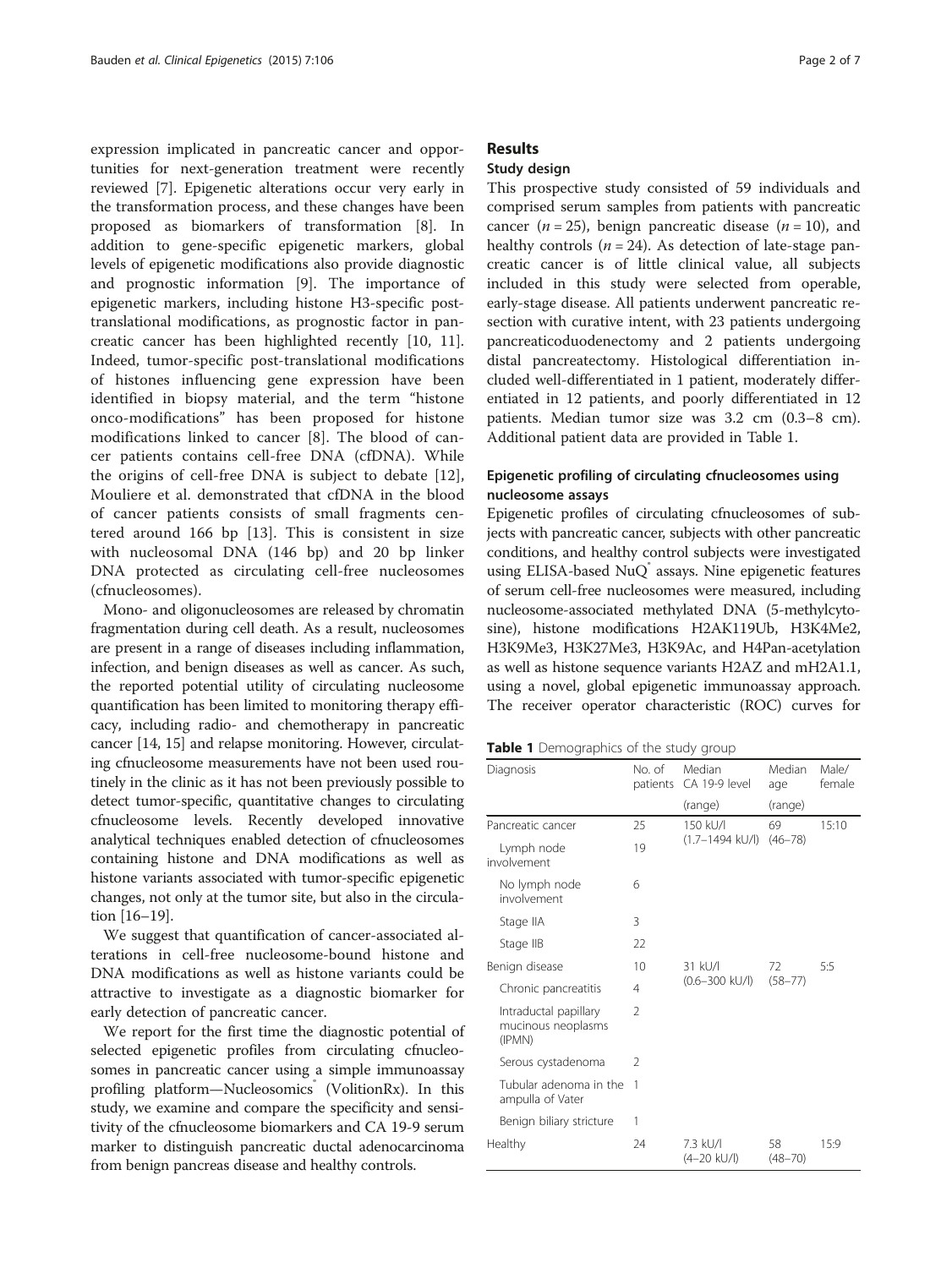each nucleosome assay in cancer vs. healthy or benign and cancer vs. healthy groups are provided in Additional file [1](#page-5-0). The area under the curve (AUC) for the individual ROC curves varied from 0.52 to 0.77 for cancer vs. healthy and benign and 0.53–0.81 for cancer vs. healthy (Table 2).

Diagnostic sensitivity for individual nucleosome-based biomarkers (at 90 % specificity) ranged from 0 to 40 % for cancer vs. healthy and benign and from 0 to 60 % for cancer vs. healthy (Table 2).

#### Multivariate analysis

The cumulative performance of cfnucleosome biomarkers alone and in combination with CA 19-9 was evaluated using multivariate analysis, optimized for AUC, for discrimination of cancer vs. healthy and benign groups. Linear models, based on a weighted sum of one to five variables (panel size limited to five to avoid overtraining) were developed using Fisher's linear discriminant (LDA) and confirmed by logistic regression (LR) [\[20\]](#page-6-0) (see the "[Methods](#page-4-0)" section below).

Model 1: −0.825 (5MC) − 2.909 (H2AZ) + 2.641  $(H2A1.1) - 1.050$  (H3K4Me<sub>2</sub>) – 0.551 (H2AK119Ub)

Model 2: −0.788 (5MC) − 2.338 (H2AZ) + 1.959  $(H2A1.1) + 0.672$   $(H3K4Me<sub>2</sub>) + 0.782$   $(CA 19-9)$ 

A box plot derived from the optimal panel of five assays (model 1) is shown in Fig. 1. The AUC for discrimination of cancer vs. healthy and benign was 0.92, which exceeded that of CA 19-9 with an AUC of 0.84 in our cohort (Fig. 2). A box plot for a similar model (model 2), in which the lowest weighted assay (nucleosome-associated H3K119Ub) in model 1 was replaced with CA 19-9, is shown in Fig. [3.](#page-3-0) The AUC for discrimination of cancer vs. healthy and benign groups increased to 0.94 (Fig. 2). For discrimination of cancer vs. healthy groups, the five cfnucleosome biomarker panel (model 1) had an AUC of 0.95 compared to 0.87 for CA 19-9. The four

Table 2 Nucleosome epigenetic feature, AUC, and sensitivity at 90 % specificity

| $NuQ^{\circ}$ assay              | benign     | Cancer vs. healthy and |      | Cancer vs. healthy |  |  |
|----------------------------------|------------|------------------------|------|--------------------|--|--|
|                                  | <b>AUC</b> | Sensitivity (%)        | AUC  | Sensitivity (%)    |  |  |
| H3K4Me <sub>2</sub>              | 0.52       | 0                      | 0.53 | 0                  |  |  |
| mH <sub>2</sub> A <sub>1.1</sub> | 0.58       | 16                     | 0.64 | 40                 |  |  |
| H3K9(Ac)                         | 0.61       | 12                     | 0.69 | 44                 |  |  |
| H3K27Me <sub>3</sub>             | 0.64       | 40                     | 0.68 | 40                 |  |  |
| H4Pan(Ac)                        | 0.67       | 24                     | 0.71 | 36                 |  |  |
| H <sub>2</sub> A <sub>7</sub>    | 0.68       | 28                     | 0.72 | 36                 |  |  |
| 5-Methylcytosine (5MC)           | 0.70       | 40                     | 0.72 | 40                 |  |  |
| <b>H2AK119Ub</b>                 | 0.70       | 36                     | 0.78 | 60                 |  |  |
| H3K9Me3                          | 0.77       | 28                     | 0.81 | 28                 |  |  |



Fig. 1 Discrimination of five NuQ<sup>®</sup> assay panel for pancreatic cancer, benign disease, and healthy controls. Significant separation  $(p < 0.001)$  between the pancreatic cancer ( $n = 25$ ), the benign samples ( $n = 10$ ), and healthy controls ( $n = 24$ ) was achieved with pre-processed ELISA data from five nucleosomal biomarkers. A linear model (Fisher's linear discriminant) was used to generate a weighted sum of values assigned as arbitrary units (AU) = -0.825 (5MC) - 2.909 (H2AZ) + 2.641 (H2A1.1) − 1.050 (H3K4Me2) − 0.551 (H2AK119Ub). P value was determined by the Mann-Whitney U test. Box plots indicate the median and 25th and 75th percentiles. Whiskers indicate the 5th and 95th percentiles



Fig. 2 ROC curve for discrimination of cancer vs. healthy and benign. The area under the curve for an optimal panel of five nucleosomal biomarkers (0.92) selected from a panel of nine was significantly higher than that of CA 19-9 (0.85), the current gold standard for pancreatic cancer. The AUC was further improved by replacing the lowest weighted nucleosomal biomarker in model 1 with CA 19-9 in a panel with the four nucleosomal biomarkers (0.94) to give a second, mixed biomarker, model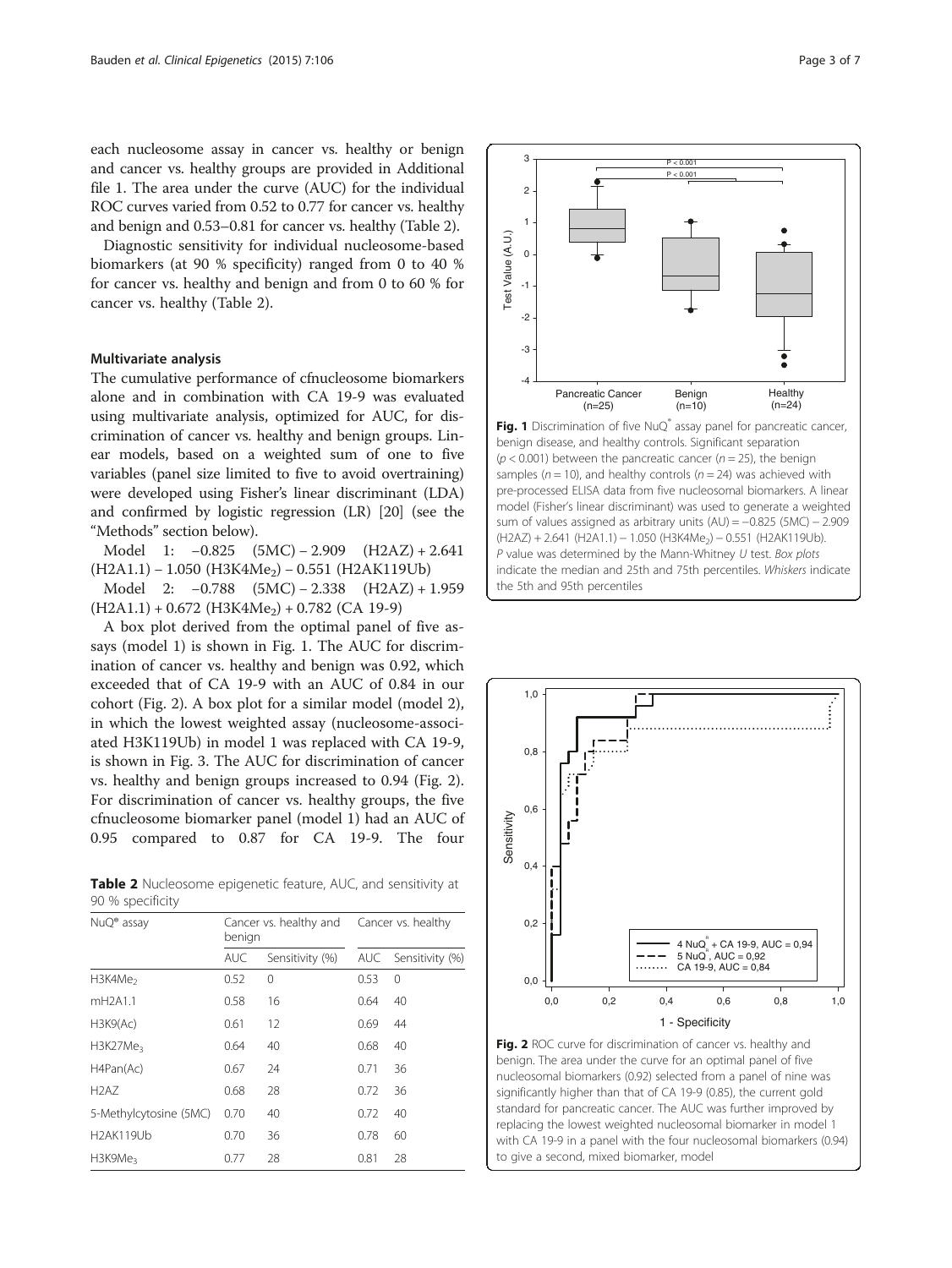Fig. 3 Discrimination of four NuQ® assay panel combined with CA 19-9 for pancreatic cancer, benign disease, and healthy controls.

Healthy  $(n=24)$ 

1,0

Improved separation between the pancreatic cancer ( $n = 25$ ), the benign samples ( $n = 10$ ), and healthy controls ( $n = 24$ ) was achieved with pre-processed ELISA data from four nucleosomal biomarkers combined with CA 19-9. A linear model (Fisher's linear discriminant) was used to generate a weighted sum of values assigned as arbitrary units (AU) = −0.788 (5MC) − 2.338 (H2AZ) + 1.959 (H2A1.1) + 0.672  $(H3K4Me<sub>2</sub>) + 0.782$  (CA 19-9). P value was determined by the Mann-Whitney U test. Box plots indicate the median and 25th and 75th percentiles. Whiskers indicate the 5th and 95th percentiles

Benign  $(n=10)$ 

 $P < 0.001$  $P < 0.001$ 

cfnucleosome plus CA 19-9 biomarker panel (model 2) increased the AUC to 0.98 (Fig. 4).

The sensitivities at 90 % specificity for discrimination of cancer vs. healthy and benign as well as cancer vs. healthy groups for the four and five cfnucleosome biomarker panels as well as the four cfnucleosome biomarker panel combined with CA 19-9 increased in line with the AUCs (Table 3).

## **Discussion**

Test Value (A.U.)

est Value (A.U.)

-4

Pancreatic Cancer  $(n=25)$ 

-2

 $\Omega$ 

2

<span id="page-3-0"></span>4

To our knowledge, this is the first study describing the epigenetic profiling of circulating cfnucleosomes for the detection of pancreatic cancer. Our results suggest that the levels and epigenetic profiles of cfnucleosomes in serum differ in patients with cancer and in control populations. Because epigenetic changes occur early in the neoplastic transformation process, already in preneoplastic stages, cfnucleosome profiles may represent possible biomarkers for the early detection of cancer [[21\]](#page-6-0). Furthermore, the findings that global levels of epigenetic modifications in cfnucleosomes (as opposed to

gene-specific epigenetic profiling) could distinguish pancreatic cancer and benign cases strengthens their ability to be used also in the differential diagnosis and overcomes the previous challenge in separating patients with cancer from benign organ-related diseases. The pancreatic cancer subjects included in this study all had operable stage II disease, and these were detected with high sensitivity.

Despite its current limitations, CA 19-9 is the gold standard to which all new investigational biomarkers are compared. Our data show that while no single cfnucleosome biomarker outperformed CA 19-9 (Additional file [1](#page-5-0)), these markers can be combined to produce highly clinically sensitive and specific biomarker panels that may also incorporate CA 19-9. A panel of five epigenetic features of cfnucleosomes, identified from an initial screening panel of nine, had a higher diagnostic accuracy than CA 19-9 in serum. The panel of five nucleosomal biomarkers detected

Table 3 Performance of cfnucleosome biomarker panels with and without CA 19-9

|                               | CA 19-9 |                    | 4 NuQ assays |                    | 5 NuQ assays |                    | 4 NuQ® assays + CA 19-9 |                    |
|-------------------------------|---------|--------------------|--------------|--------------------|--------------|--------------------|-------------------------|--------------------|
| Clinical question             | AUC     | Sensitivity (%)    | <b>AUC</b>   | Sensitivity (%)    | <b>AUC</b>   | Sensitivity (%)    | <b>AUC</b>              | Sensitivity (%)    |
|                               |         | (90 % specificity) |              | (90 % specificity) |              | (90 % specificity) |                         | (90 % specificity) |
| Cancer vs. healthy            | 0.87    | 80                 | 0.9          | 68                 | 0.95         | 84                 | 0.98                    | 92                 |
| Cancer vs. healthy and benign | 0.84    |                    | 0.90         | 64                 | 0.92         |                    | 0.94                    | 92                 |

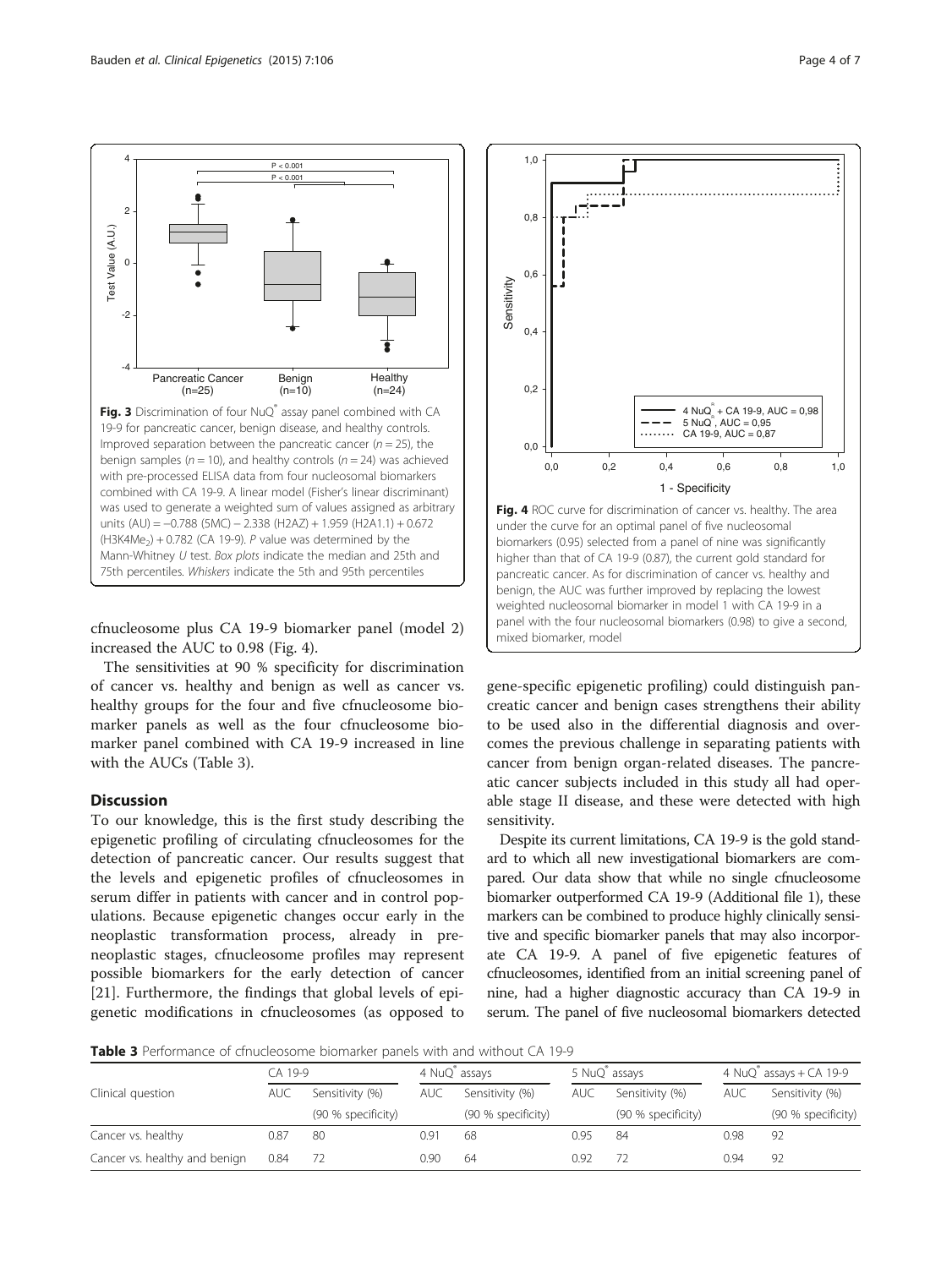<span id="page-4-0"></span>21 of the 25 pancreatic cancer cases from healthy subjects with two false positive results (sensitivity 84 % at 90 % specificity). Furthermore, the same test was able to distinguish 18 of the pancreatic cancer cases from subjects with other pancreatic diseases or healthy controls with three false positive results (72 % sensitivity at 90 % specificity). There was a single false positive from the healthy group and two in the benign disease group including pre-cancerous intraductal papillary mucinous neoplasms (IPMN). This would represent a potential screening sensitivity for cancer and pre-cancerous disease of 74 %.

The markers tested were selected to represent a range of histone isoform, histone modification, and methylated DNA epigenetic signals rather than for suppressive or activating function. The function of epigenetic marks may differ when included at different loci and/or in relation to different genes [[8\]](#page-5-0). Because the present study involves the levels of epigenetic marks on global genome level rather than a gene-specific level, it may be difficult to specify function. In general, we have found that the best discriminating makers in this study have a mixture of functions. 5MC, H2AZ, and H2AK119Ub are thought to be repressive in nature [[22\]](#page-6-0),  $H3K4Me<sub>2</sub>$  is thought to be associated with active genes [[23](#page-6-0)], and mH2A1.1 is thought to be associated with cell senescence [\[24\]](#page-6-0). From this small sample of markers, it does not appear that one could select discriminating markers on the basis of their activating or suppressive nature.

Inclusion of CA 19-9 in a five-member ELISA panel increased the clinical sensitivity for detection of pancreatic cancer to 92 % at 90 % specificity, both from healthy subjects and from healthy and benign subjects. Only three false positives were detected from the benign group (none from the healthy group), including the same IPMN case identified by the five nucleosomal biomarker panel (model 1).

The main advantage of cfnucleosomes as biomarkers is the rich variety of potential epigenetic features available, which can allow fine-tuning of sensitivity and specificity. Given the large pool of potential epigenetic features present in nucleosomes, it is probable that alternative assays could generate improved panels. A practical advantage of cfnucleosome biomarkers in this respect is that they, like CA 19-9, are ELISA tests that can easily be performed on a single small volume of serum.

When compared to other early detection strategies for pancreatic cancer such as various imaging techniques including endoscopic ultrasound (EUS), circulating cellfree nucleosome assessment offers a potential noninvasive approach to early pancreatic cancer detection.

#### Conclusions

In conclusion, our study provides the first evidence of the diagnostic potential of cfnucleosome panels to detect

tumor-associated genome-wide epigenetic alterations in serum for the non-invasive detection of pancreatic cancer. Further studies with a broader range of assays in larger patient cohorts are warranted to evaluate the usefulness of these epigenetic markers in diagnosing asymptomatic disease.

## **Methods**

#### Serum samples

Study patients were undergoing treatment at the Department of Surgery, Skåne University Hospital, Lund, Sweden, between March 2012 and June 2014. Blood samples were taken at diagnosis, prior to treatment. Healthy control sera ( $n = 24$ ) were obtained from donors at the local blood donation center.

Serum samples were stored at −80 °C in the local biobank until further use. The ethical approval for this study was granted by the institutional review board at Lund University with the approval number 2012/661. All subjects gave written informed consent before taking part in the study. Blood samples were collected in BD SST II Advance tubes (serum separator tubes, 3.5 ml, product no. 368498; Becton Dickinson, Franklin Lakes, NJ, USA). The minimum clotting time was 30 min. The samples were centrifuged at 2000×g at 25 °C for 10 min, and serum was collected and stored in aliquots at −80 °C.

#### cfnucleosome immunoassays

Nine circulating cfnucleosome structures were measured using NuQ ELISAs (Belgian Volition SA, Namur, Belgium) performed according to the manufacturer's instructions, as reported previously [[19\]](#page-6-0). The assays consist of a single common method and reagent set which employs a nucleosome capture antibody immobilized to the solid phase in conjunction with nine separate detection antibodies directed to bind to the histone modification or variant or DNA modification of interest (mouse monoclonal antibody: anti-H3K4Me<sub>2</sub>, anti-H3K9Ac, anti-H4Pan(Ac), anti-5MC, a rabbit monoclonal anti-H2AK119Ub, rabbit polyclonal anti-mH2A1.1, anti- $H3K27Me<sub>3</sub>$ , anti-H2AZ, anti-H3K9Me<sub>3</sub>).

Briefly, serum samples (10 μl in duplicate) were diluted with 50 μl 0.05 M Tris/HCl buffer pH 7.5 and incubated overnight at 4–8 °C in 96-well microtiter plates coated with a monoclonal anti-nucleosome antibody (Belgian Volition SA, Namur, Belgium). After incubation, wells were washed three times with 200 μl of 0.05 M Tris/HCl buffer pH 7.5 containing 0.1 % Tween 20 (wash buffer) and 50 μl of a biotinylated detection antibody, specific to the epigenetic feature under investigation, was added. Wells were incubated for 90 min at room temperature and washed three times with 200 μl wash buffer, and 50 μl of streptavidin-horseradish peroxidase (HRP = 0.25 μg/ml) was added. After incubation for 30 min at room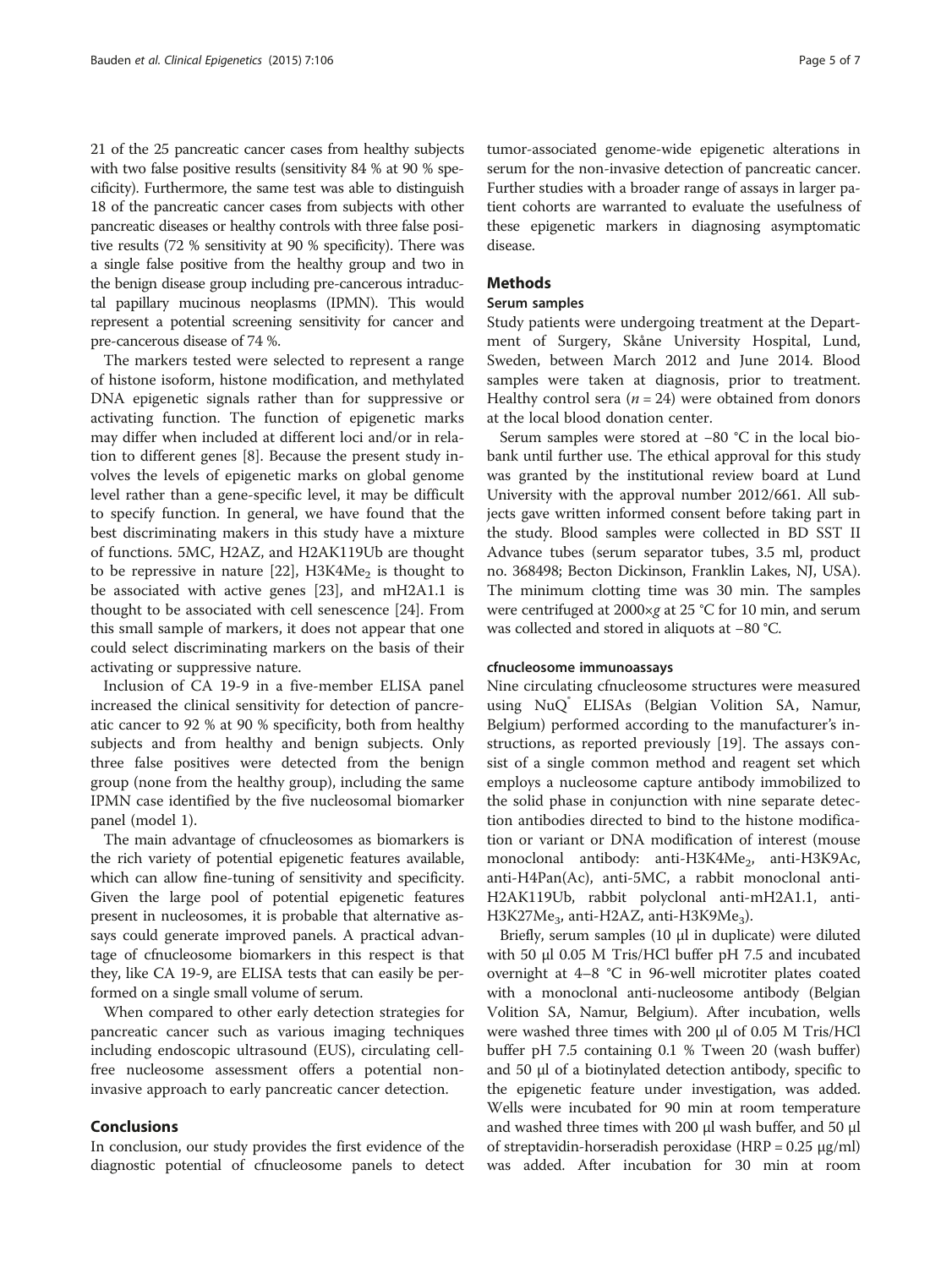<span id="page-5-0"></span>temperature, the wells were washed three times with 200 μl of wash buffer, and a peroxidase substrate—2,2′ azino-bis(3-ethylbenzothiazoline-6-sulfonic acid)—was added. The optical densities of wells were read after 20 min with an X-Mark Microplate spectrophotometer (BioRad).

Mean imprecision of sample duplicates in the nucleosome assays in this study ranged from 2 to 4 %. Intraand inter-plate imprecision for control samples was <4 and <6 %, respectively. In larger (27 plate) reproducibility studies (data not shown), intra- and inter-plate reproducibility for nucleosome-associated 5-methylcytosine analyses were 3 and 11 %, respectively. For nucleosomeassociated H3K9Me3 analyses, intra- and inter-plate reproducibilities were 4 and 11 %, respectively.

#### Statistical analysis

Samples were assigned to three groups, healthy, cancer, or benign. The data was pre-processed, taking the logarithm to base 2 and dividing by the standard deviation for each assay. Linear models were calculated using (1) logistic regression (LR) and (2) Fisher's linear discriminant (LDA) [[20](#page-6-0)].

These determined the weighted sum of the  $NuQ^{\dagger}$  variables, assigned as arbitrary units (AU), that provided optimal discrimination between the cancer and combined healthy and benign groups, identified as the optimal clinical question (Fig. 5). A combination of nine individual NuQ° assays was included for selection (together



Fig. 5 Discrimination of CA 19-9 for pancreatic cancer, benign disease, and healthy controls. No significant separation between the pancreatic cancer ( $n = 25$ ), the benign samples ( $n = 10$ ), and healthy controls ( $n = 24$ ) was achieved. The performance of CA 19-9 alone is relatively poor with a large degree of overlap between cancer and healthy, cancer as well as benign and healthy emphasizing the poor suitability for CA 19-9 as a biomarker in a screening setting. P value was determined by Mann-Whitney U test. Box plots indicate the median and 25th and 75th percentiles. Whiskers indicate the 5th and 95th percentiles

with or excluding CA 19-9 as a potential variable). Models with one to five variables were ranked by area under the receiver operator characteristic curve (AUC). An upper limit of five variables was imposed to avoid overtraining. Equivalent ROC curves were obtained from LR and LDA. The analysis was conducted using the statistical programming language R [[25, 26\]](#page-6-0).

#### Additional file

[Additional file 1:](http://www.clinicalepigeneticsjournal.com/content/supplementary/s13148-015-0139-4-s1.pdf) Performance of individual nucleosome assays. ROC curves for each nucleosome assay in cancer vs. healthy or benign and cancer vs. healthy groups.

#### Competing interests

DP, MH, ME and JM are employed by Belgian Volition SA, Belgium. The remaining authors have no conflict of interest to declare.

#### Authors' contributions

MB drafted the manuscript and participated in the analysis and interpretation of data. DP and MH conducted the nucleosome assays and performed the statistical analyses. DA helped draft the manuscript and took part in the study design and collection of clinical data. ME and JM participated in the design, writing, and review of the manuscript. BA coordinated the local biobank and revised the manuscript for intellectual content. RA conceived of the study and participated in its design and coordination. All authors read and approved the final manuscript.

#### Authors' information

Not applicable.

#### Acknowledgements

The authors would like to acknowledge Tom Bygott for expertise in bioinformatics. We also appreciate the assistance of Katarzyna Said Hilmersson for collecting the serum samples and organizing the biobank.

#### Author details

<sup>1</sup>Department of Surgery, Clinical Sciences, Lund, Lund University and Skåne University Hospital, Lund, SE-221 85 Lund, Sweden. <sup>2</sup>Belgian Volition SA-Centre Technologique, Rue du Séminaire 20A BE-5000Namur, Belgium.

#### Received: 11 May 2015 Accepted: 21 September 2015 Published online: 07 October 2015

#### References

- 1. Siegel R, Ma J, Zou Z, Jemal A. Cancer statistics, 2014. CA Cancer J Clin. 2014;64(1):9–29. doi[:10.3322/caac.21208](http://dx.doi.org/10.3322/caac.21208).
- 2. Ghatnekar O, Andersson R, Svensson M, Persson U, Ringdahl U, Zeilon P, et al. Modelling the benefits of early diagnosis of pancreatic cancer using a biomarker signature. Int J Cancer. 2013;133(10):2392–7. doi[:10.1002/ijc.28256.](http://dx.doi.org/10.1002/ijc.28256)
- 3. Goonetilleke KS, Siriwardena AK. Systematic review of carbohydrate antigen (CA 19-9) as a biochemical marker in the diagnosis of pancreatic cancer. Eur J Surg Oncol. 2007;33(3):266–70. doi:[10.1016/j.ejso.2006.10.004](http://dx.doi.org/10.1016/j.ejso.2006.10.004).
- 4. Duffy MJ, Sturgeon C, Lamerz R, Haglund C, Holubec VL, Klapdor R, et al. Tumor markers in pancreatic cancer: a European Group on Tumor Markers (EGTM) status report. Ann Oncol. 2010;21(3):441–7. doi[:10.1093/annonc/](http://dx.doi.org/10.1093/annonc/mdp332) [mdp332](http://dx.doi.org/10.1093/annonc/mdp332).
- 5. Omura N, Goggins M. Epigenetics and epigenetic alterations in pancreatic cancer. Int J Clin Exp Pathol. 2009;2(4):310–26.
- 6. Simmons D. Epigenetic influences and disease. Nature Education. 2008;1(1):6.
- 7. Neureiter D, Jager T, Ocker M, Kiesslich T. Epigenetics and pancreatic cancer: pathophysiology and novel treatment aspects. World J Gastroenterol. 2014;20(24):7830–48. doi:[10.3748/wjg.v20.i24.7830.](http://dx.doi.org/10.3748/wjg.v20.i24.7830)
- 8. Fullgrabe J, Kavanagh E, Joseph B. Histone onco-modifications. Oncogene. 2011;30(31):3391–403. doi[:10.1038/onc.2011.121](http://dx.doi.org/10.1038/onc.2011.121).